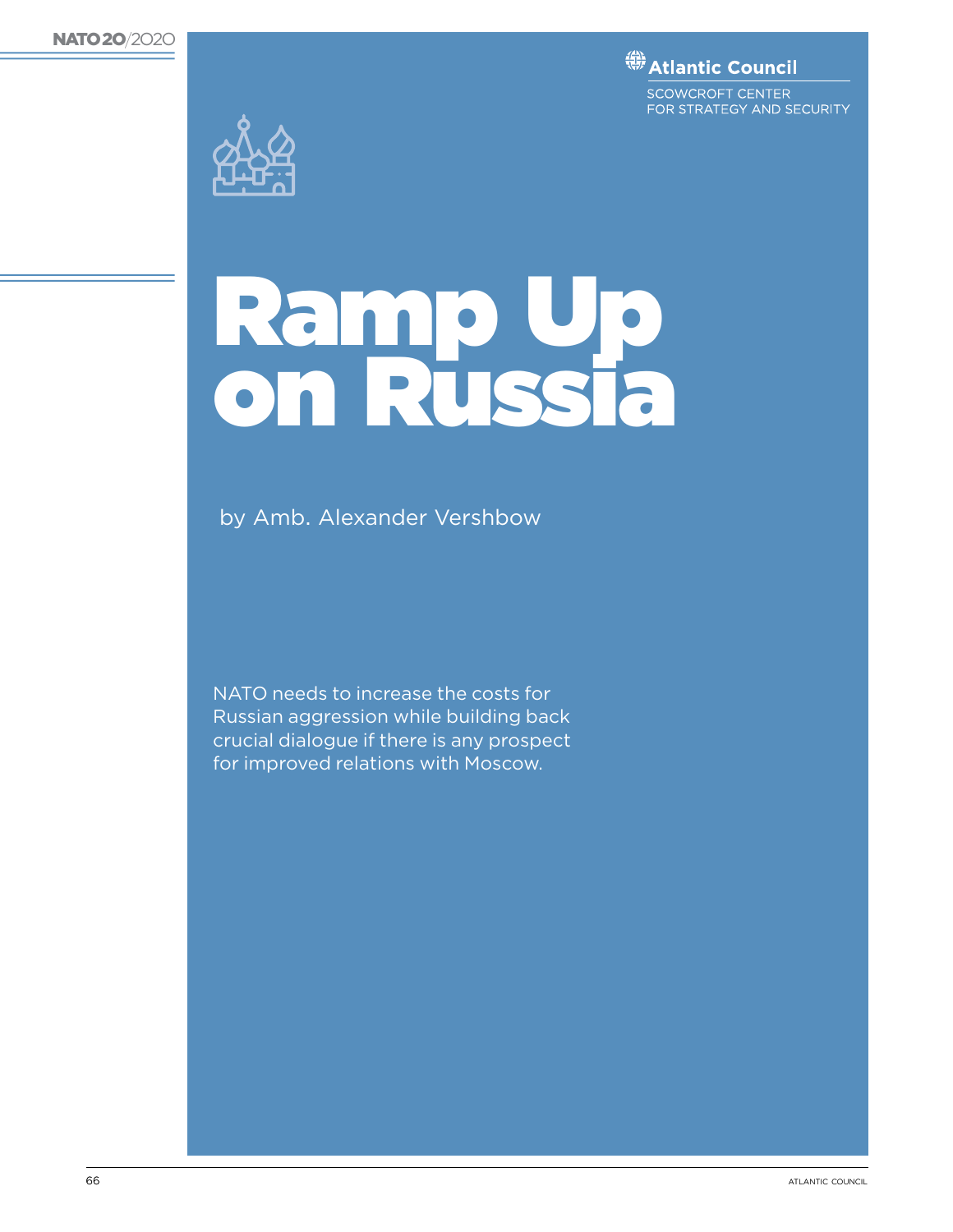# Ramp Up on Russia

Six years after suspending "business as usual" with Moscow, the Alliance's Russia policy is largely static and reactive.

NATO has done well in reestablishing deterrence against Russian aggression in the wake of its invasion of Ukraine in 2014. However, in the years since, the Alliance has been less effective at countering Moscow's ongoing political warfare against NATO members' societies and democratic values. There is sustained Russian interference in the internal affairs of the NATO member states, little meaningful dialogue in the NATO-Russia Council, an unraveling of arms control constraints, provocative Russian military activities in NATO air and sea space, aggressive disinformation and propaganda campaigns against the West, and unchecked adventurism in the Middle East, Africa, and Afghanistan. Russian-led forces in occupied Donbas continue their attacks on Ukrainian forces and civilians despite numerous ceasefires, a daily reminder of Moscow's rejection of the Helsinki principles of respect for the sovereignty, independence, and territorial integrity of all European states. Belarus also faces sustained Russian pressure and possible military intervention to suppress the mass protests triggered by the falsified elections in August 2020. And Russia has once again thumbed its nose at the international community by using an illegal chemical weapon to poison opposition leader Alexei Navalny. NATO's failure to halt Russia's aggressive behavior puts the future of the liberal international order at risk.

As part of the NATO 2030 initiative, allies need to develop a more dynamic policy toward Russia. The Alliance needs to retake the initiative, increase the costs for Moscow's disruptive activities, and put real pressure on Russian President Vladimir Putin to change course, while reducing the risk of escalation resulting from Russia's provocative military behavior.

Putin's hostility to the West may, in fact, be difficult to diffuse. Relations between the West and Moscow had begun to deteriorate even before Russia's watershed invasion of Ukraine, driven principally by Moscow's

fear of the encroachment of Western values and their potential to undermine the Putin regime. With the possibility of a further sixteen years of Putin's rule, most experts believe relations are likely to remain confrontational for years to come. They argue that the best the United States and its allies can do is manage this competition and discourage aggressive actions from Moscow. However, by pushing back against Russia more forcefully in the near and medium term, allies are more likely to eventually convince Moscow to return to compliance with the rules of the liberal international order and to mutually beneficial cooperation as envisaged under the 1997 NATO-Russia Founding Act .

Strategy toward Russia is admittedly a sensitive subject within the Alliance. Allies have considered it "too hot to handle" since they papered over their differences at the 2016 Warsaw Summit and settled on the current dual-track policy of "defense and dialogue." This decision was the lowest-common-denominator approach, meant to assuage German, Italian, and other allies' concerns that NATO was focusing too heavily on military deterrence at the expense of other priorities. Increased dialogue is a noble goal, but it was a strategy without a defined end point. NATO never agreed on what the dialogue was meant to achieve.

This is a debate the Alliance can no longer afford to postpone. Indeed, encouraging difficult debates on issues where NATO strategy is not working will more likely strengthen Alliance solidarity in the long run. Accordingly, launching a review of NATO's Russia policy should be a priority for 2021. While NATO must also do more to address rising threats from China and Europe's southern neighborhood, Russia remains the most immediate threat to transatlantic security and deserves top billing on NATO's agenda for next year.

### Raising the Costs

If NATO is to turn Putin away from confrontation, the first requirement is to increase the costs to Russia for its aggressive actions. Sanctions imposed since 2014 have not been tough enough to force a real change in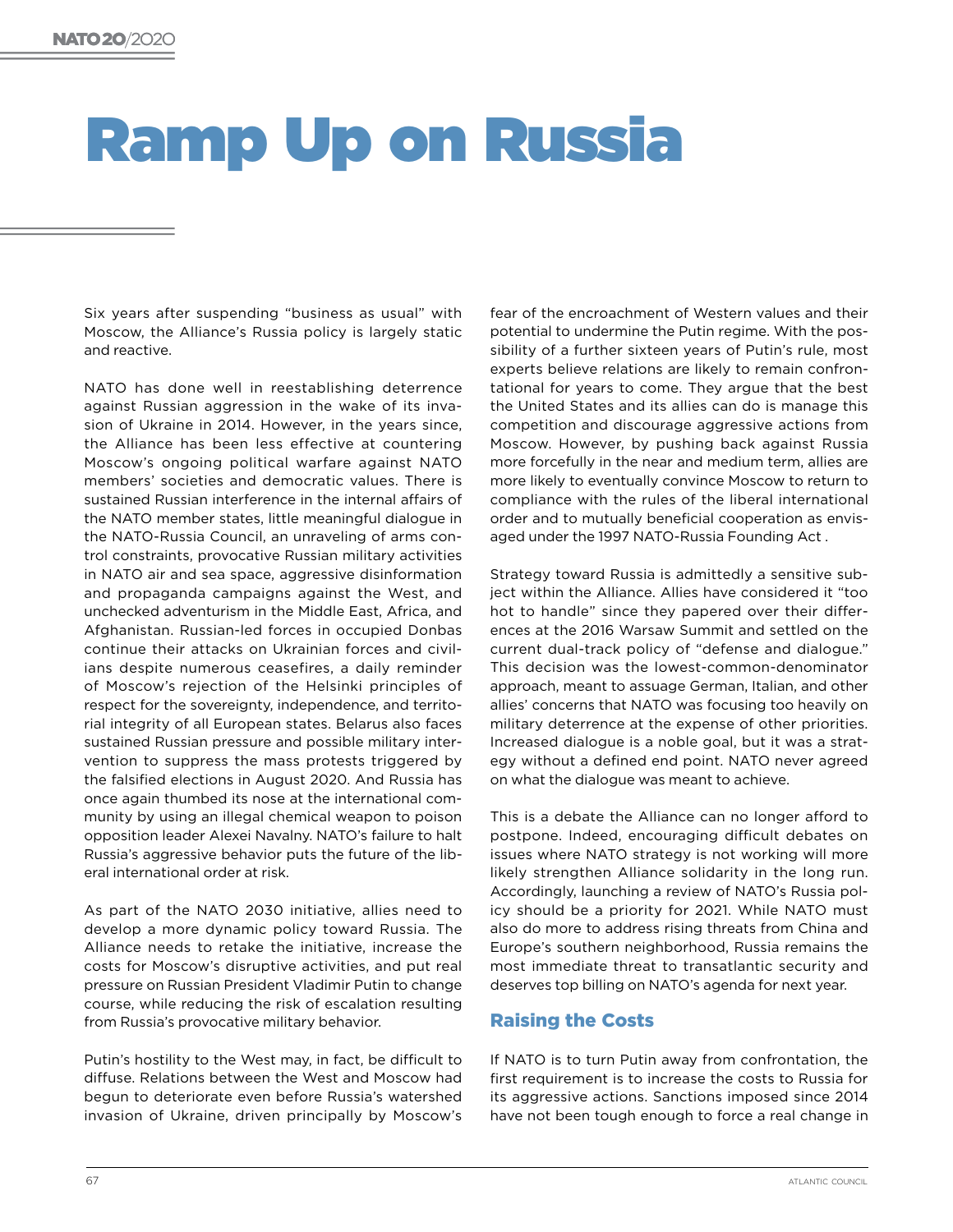#### **NATO 20/2020**

#### Ramp Up on Russia

NATO Supreme Allied Commander Europe, General Wolters, meets with Russian Chief of General Staff, General Gerasimov (Photo by Petty Officer 1st Class William Dodge, NATO)



Russian behavior. Moscow continues to probe for divisions among allies in the hope that the transatlantic community will grow weary of confrontation and normalize relations. The Kremlin's latest gambit has been to cite the battle against the coronavirus pandemic as justification for an end to Western sanctions against Russia. To convince Russia that the Alliance will not tolerate aggression and that wedge-driving will not succeed in breaking NATO resolve, allies must push back more aggressively on Russian political warfare.

Key to raising the costs to Russia is a more proactive transatlantic strategy for sanctions against the Russian economy and Putin's power base, together with other steps to reduce Russian energy leverage and export revenue. A new NATO Russia policy should be pursued in tandem with the European Union (EU), which sets European sanctions policy and faces the same threats from Russian cyberattacks and disinformation. At a minimum, EU sanctions resulting from hostilities in Ukraine should be extended, like the Crimea sanctions, for one year rather than every six months. Better yet, allies and EU members should tighten sanctions further and extend them on an indefinite basis until Russia ends its aggression and takes concrete steps toward de-escalation.

In this regard, allies should consider using sanctions as a deterrent, for example, by spelling out the specific sanctions that would be imposed if Moscow steps up its aggression by attacking the port of Mariupol or illegally seizing Ukrainian ships in the Kerch Strait or Sea of Azov. Allies should be equally specific on what sanctions would be eased if Moscow ends the aggressive activities that led to their imposition.

With respect to defending its own societies, NATO should require that every allied member state strengthen its resilience against cyberattacks, disinformation, and election interference, extending NATO's traditional remit to these gray-zone threats. While NATO allies may never convince Russia to stop these activities, there is much nations can do to reduce their vulnerabilities, curb the misuse of social media, debunk Russian propaganda in real time, and expose Russian techniques for maintaining plausible deniability. Some of these activities are ongoing, but dedicated resources and a coherent effort with respect to strategic communication from NATO are lacking. In particular, allies should strengthen efforts to engage with the increasingly restive younger generations of Russians who could someday become advocates of renewed partnership with the West—via radio, television, and social media, as well as traditional exchange programs.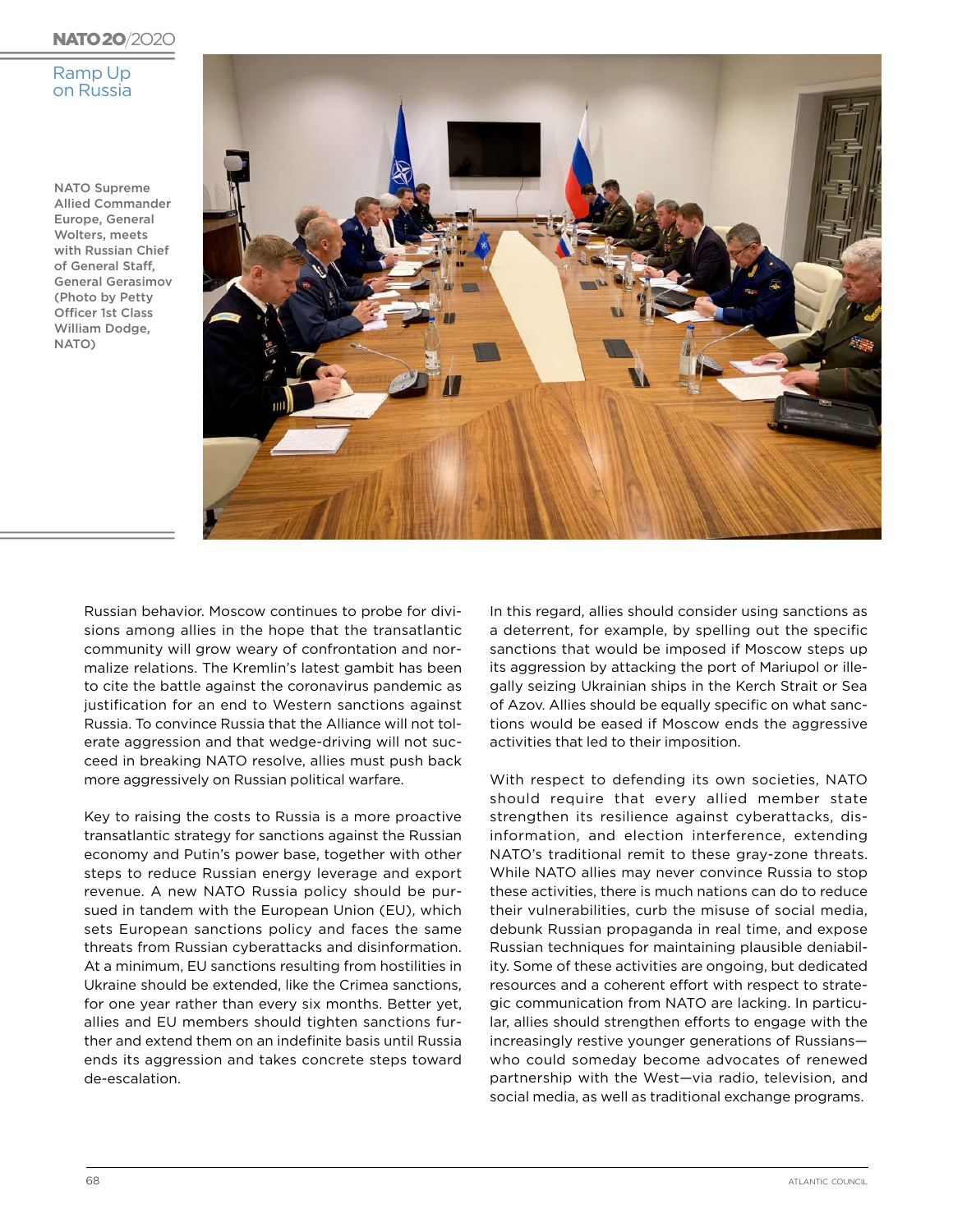## Denying Spheres of Influence

A more dynamic NATO strategy for Russia should go hand in hand with a more proactive policy toward Ukraine and Georgia in the framework of an enhanced Black Sea strategy. The goal should be to boost both partners' deterrence capacity and reduce Moscow's ability to undermine their sovereignty even as NATO membership remains on the back burner for the time being.

As part of this expanded effort, European allies should do more to bolster Ukraine and Georgia's ground, air, and naval capabilities, complementing the United States' and Canada's efforts that began in 2014. NATO should also step up its support for domestic defense reforms and efforts to meet NATO interoperability standards, together with programs to reinforce their resilience against cyberattacks. To underscore the durability of NATO's commitment, the Alliance should establish a permanent military presence at Ukrainian and Georgian training centers close to Russianoccupied territories. At a minimum, NATO should hold more frequent exercises on both countries' respective territories and in the Black Sea to counter Russia's military build-up since the illegal annexation of Crimea.

On the information front, Putin has been increasingly successful in suppressing information about combat casualties among Russian "volunteers" fighting in Donbas and the economic costs of propping up the occupation regimes in Donbas and Crimea. To raise the domestic political costs to Putin and increase the pressure for a negotiated end to the war, NATO should use open-source and declassified intelligence more strategically to refocus the spotlight on Russia's brutality and reign of terror in Donbas. NATO should also work more closely with Ukraine to debunk Russian propaganda that falsely portrays Ukraine as a right-wing failed state and to connect with Russian-speaking audiences in the occupied territories and Russia itself through social media, online media, and other channels.

In Belarus, where the opposition does not seek NATO or EU integration, the Alliance needs to walk a fine line: opposing violence and encouraging political dialogue perhaps mediated by the Organization for Security and Co-operation in Europe (OSCE)—that could lead to early new elections and a change in government without giving Moscow a pretext for military intervention.

If Moscow does use force, however, allies will need to consider new sanctions as well as consider adjustments to NATO's force posture in the Baltic region.

Beyond Europe, under renewed US leadership, NATO should work to forge a unified response to Russian adventurism in the Middle East and North Africa. Libya is the place to start. A new effort by allies to broker a political compromise between the United Nations (UN)-recognized government in Tripoli and General Khalifa Haftar's forces in the East could deny Russia a new strategic foothold in the Eastern Mediterranean and open the way to a negotiated end to Libya's civil war. It would also offer a way to get Turkey back on the same page with the rest of the Alliance and curtail Turkish President Recep Tayyip Erdoğan's rapprochement with Putin.

# Using Dialogue to Reduce Risks

There are several steps that the United States and its allies could take toward reducing risks posed by Russia and building a more stable relationship with Moscow, despite the underlying strategic competition. In the realm of security, allies could look at the Cold War toolbox—namely arms control and confidence-building measures—for ways to increase transparency and predictability while lowering the risk of unintended conflict. The aim should be to give substance to the dialogue half of NATO's two-track strategy of defense and dialogue.

Though Moscow has so far rebuffed the idea, NATO should challenge Russia to adopt the allies' proposals for strengthening the OSCE Vienna Document. These include lower thresholds for notifications and inspections of exercises, a cap on the aggregate size of exercises in proximity to the NATO-Russia border, and a ban or low quota on no-notice "snap" exercises, to name a few. These steps could be accompanied by reciprocal political commitments to reduce the frequency of aggressive air operations close to each other's airspace. Allies and Russia could also agree to multilateralize bilateral US-Russian agreements on the prevention of Incidents at Sea and Dangerous Military Activities—both of which could ensure real-time, military-to-military communications amid a crisis.